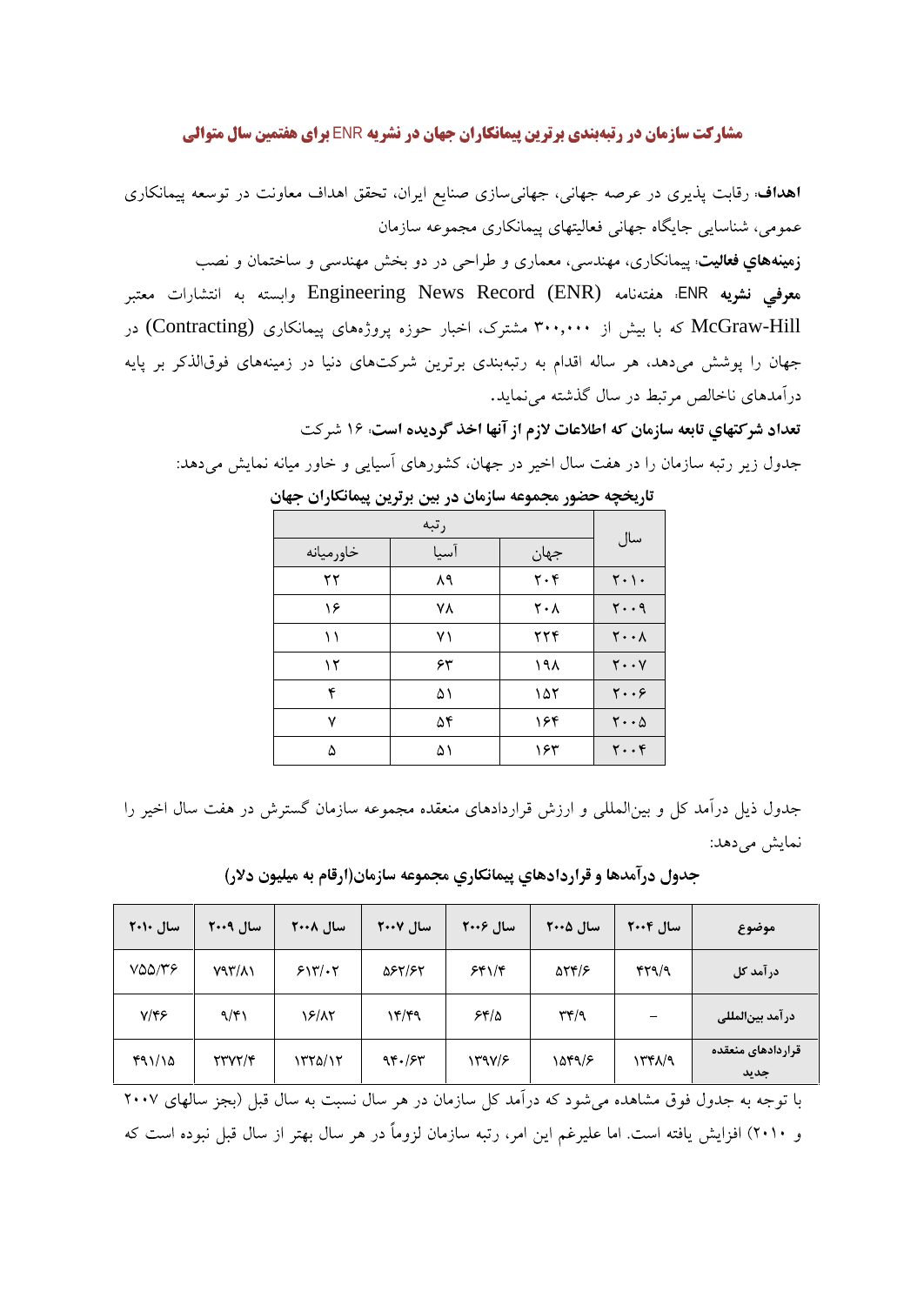این امر نشانگر رشد بیشتر درآمد کل سالیانه شرکتهای حاضر در این رتبهبندی در سالهای مورد گزارش نسبت به سازمان می باشد.

جدول زیر رتبه سازمان بر اساس درآمدهای "صنعت نفت" که آمار آن بصورت تلفیقی در نشریه ذکر شده است را نشان می دهد:

| منطقه      | موضوع                      | رتبه سازمان |
|------------|----------------------------|-------------|
| جهان       | برترين پيمانكار "صنعت نفت" |             |
| اسىا       | برترين پيمانكار "صنعت نفت" |             |
| خاور میانه | برترين پيمانكار "صنعت نفت" |             |

رتبه مجموعه سازمان گسترش در زمینه صنعت نفت

لازم به ذکر است که سازمان گسترش و نوسازی صنایع ایران با ۵۷۴ میلیون دلار درآمد در زمینه صنایع نفت، یس از شرکتهای .Petroleum Projects & Technical Consultations Co از کشور مصر، National Petroleum Construction Co. (NPCC) از کشور امارات متحده عربی و GAMA از کشور ترکیه به ترتیب با ۹۹۸، ۹۹۸ و ۶۲۳ میلیون دلار درآمد، رتبه چهارم برترین پیمانکار در زمینه صنایع نفت در خاور مبانه را به خود اختصاص داد.

ملاحظه می شود، سازمان گسترش علیرغم محدودیتها و تحریمهای اعمالی و فروش برخی از شرکتها، موفق به حضور در لیست ۲۲۵ پیمانکار برتر جهان گردیده است. اما تنزل رتبه سازمان در چهار سال اخیر نسبت به سالهای ۲۰۰۴ تا ۲۰۰۶ میتواند حاکی از این امر باشد که با وجود روند فعلی و ادامه فروش شرکتها، امکان حضور سازمان در لیست برترین پیمانکاران جهان با گذشت هر سال کمرنگتر میگردد. هر چند تنها حضور در لیست مذکور با توجه به اهداف سند چشم انداز ۲۰ ساله و تعریف جایگاه اول منطقه برای ایران کافی بنظر نمی رسد و لااقل پیشی گرفتن از کشورهای خاورمیانه میبایست در دستور کار قرار گرفته و راهکار متناسب با اَن ارائه گر دد.

به همین جهت در جدول صفحه بعد به بررسی حضور شرکتهای مختلف خاورمیانه در سالهای ۲۰۰۴ تا ۲۰۱۰ و رتبه آنان در مقایسه با ایران می پردازیم. (ترکیه و مصر نیز در خاورمیانه منظور شده است)